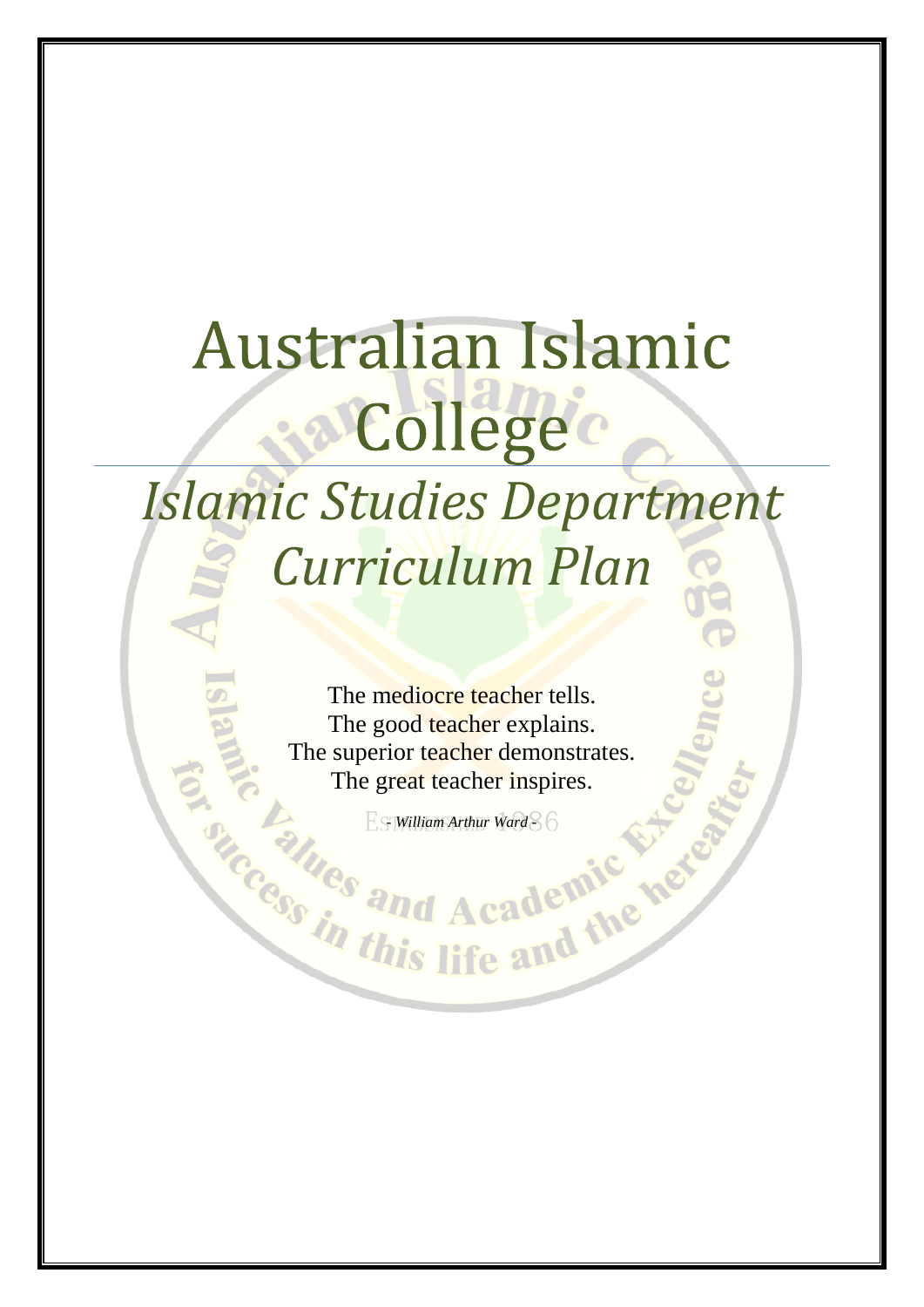

## **AUSTRALIAN ISLAMIC COLLEGE (KEWDALE) CURRICULUM PLAN**



# **'Islamic Values and Academic Excellence for success in this life and the hereafter.'**

All praises belongs to Allah SWT the Glorious, Majestic, Most Kind and Merciful. May his peace and blessings be upon His last and final Messenger, Muhammad, Peace be upon him.

I welcome you to our school (A.I.C) and feel greatly privileged to share some information with regards to some of the activities and ways of integration that is carried out within the Islamic Studies Department and the types of outcomes that we focus on.

#### **The outcomes that we focus on are**:

- *1. Core Beliefs Tawheed.*
- *2. Islam/Submission and acts of worship*
- *3. Rights and obligations (your duties/rightsresponsibilities)*
- *4. Qur'an recitation and memorization.*
- *5. Fiqh- Islamic Jurisprudence including halal and haram*
- *6. Biography/Seerah*
- *7. Akhlaaq and Aadaab (Manners and ethics)*

An important part of the department, especially in our type of colleges/ schools is the opportunity of applying Islamic studies across the curriculum *i.e.* integration.

**E.g.** Management and Marketing- Accounting (Islamic Banking/finance)

SOSE -*maintaining creation*

Science- *our lives/ our world and beyond*

Religion and Life - *comparative religion* – religion linked to day-to-day life skills

Biology- *creation, birth etc.*

English- *across the board*

The main aim is to inculcate within the students the love for religion, zeal for acquiring knowledge the love for Allah and the Prophet PBUH. The eagerness **to learn, understands, practice and share.**

Through the learning content, our aim is to equip our students with the necessary and essential Islamic knowledge to be able to contribute to their country without compromising their faith. At the same time, we emphasize the importance engaging with their Non Muslim neighbours and friends as per the advice and practice of the Prophet Muhammad PBUH.  $\Omega$ 

I thank you for your time and request your sincere prayers.

**Assalamo Alikum, Peace be upon you.**

**Wael Ibrahim,** *HOLA*

**Islamic Studies Department**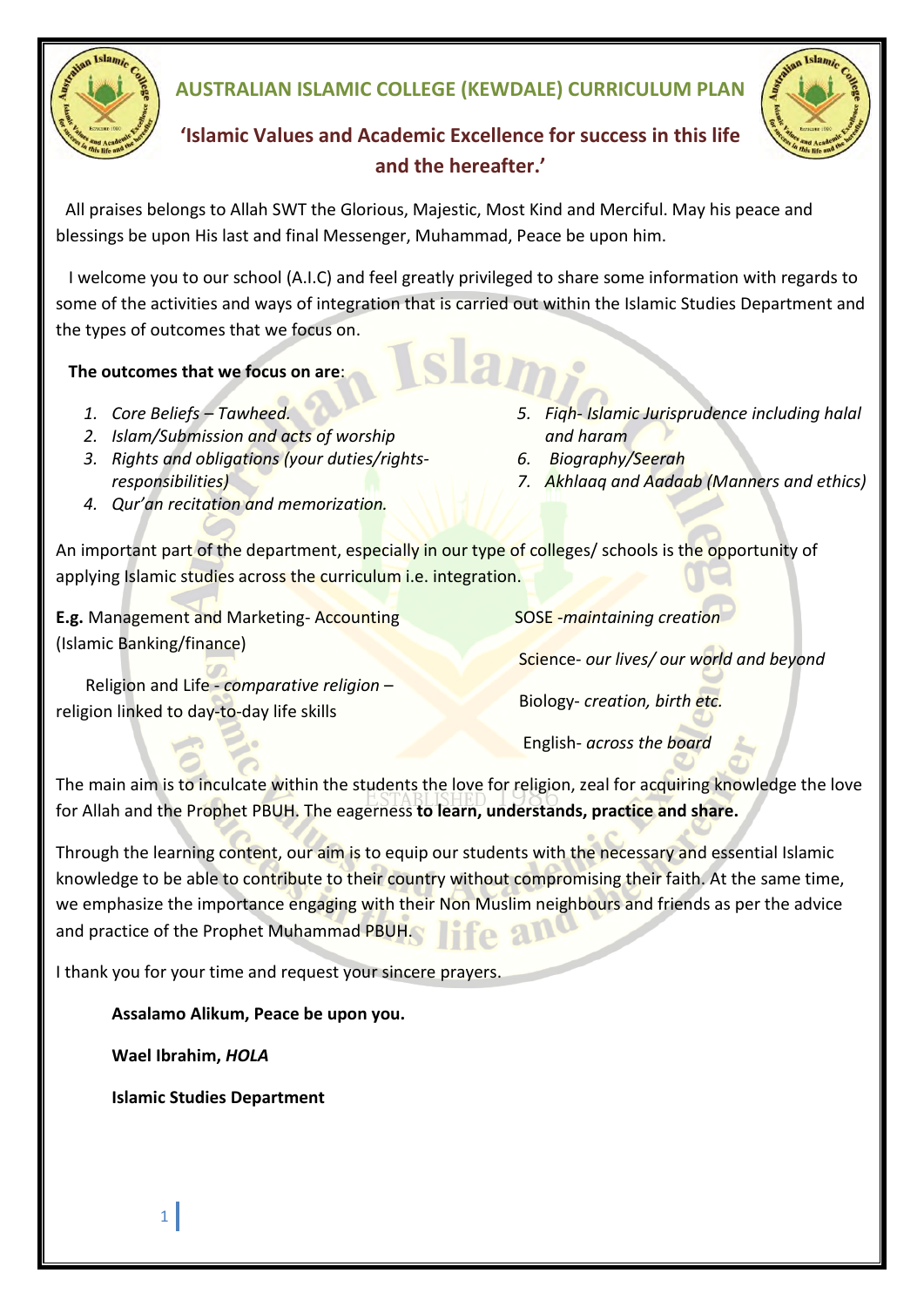# **ISLAMIC STUDIES**

# *Religious Education*

The Department aims to ensure that students develop understandings, skills and attitudes relevant to both individual and vocational needs, personal life and how to work in society thereby enabling them to fulfil their potential and contribute positively to society. Students develop relevant skills and understandings in a wide range of areas relating to business, comparative religion, modern day contemporary technical issues etc.

Religion and Religious Educational subjects provide students with the underlying skills for further study and development in Senior School. These fundamental skills are even more important now that students are able to study Senior School courses in this area which lead to tertiary entrance like Religion and Life. The ability to apply learning from a number of areas will be an advantage in gaining university entry for many students.

**Example 1986**<br>Canal ESTABLISHED 1986<br>Construes and Academic Neter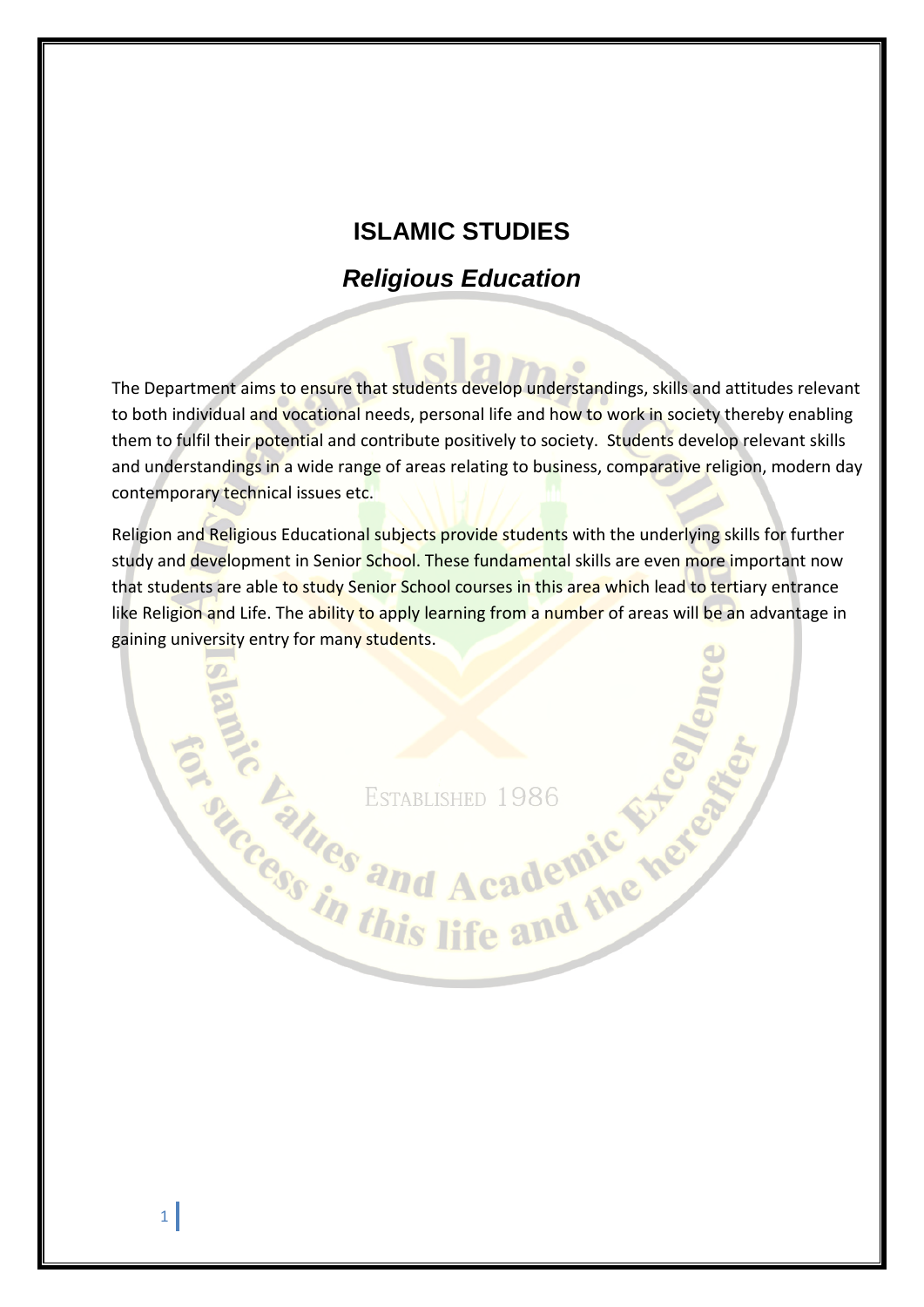# **Lower School Years 7 to 10**

Religious Learning area offers the following disciplines for year 7 to 9 Students.

| <b>Subject</b>                                                                                                            | Year<br><b>Group</b> | <b>Relevant topics</b>                                                                                                | <b>Time allocation</b><br>per week                                                          |
|---------------------------------------------------------------------------------------------------------------------------|----------------------|-----------------------------------------------------------------------------------------------------------------------|---------------------------------------------------------------------------------------------|
| <b>Beliefs and Divinity</b><br>Learning Islam Book.<br>$1 - 3$                                                            | $7-9$                | <b>Core Values</b><br>Worship in Daily Life                                                                           | 2 periods each<br>week. i.e 100<br>minutes                                                  |
| Submission and Acts of<br>worship<br>Learning Islam Book.<br>$1-3$                                                        | $7-9$                | <b>Ethical Behaviour</b><br>Morals and values<br>Jurisprudence (FIQH)                                                 | 2 periods                                                                                   |
| <b>Rights and Obligations</b><br>Learning Islam Book.<br>$1 - 3$                                                          | $7 - 9$              | Environment<br><b>Animals - Humans</b><br>etc                                                                         | 2 periods                                                                                   |
| Islamic Literacy, Sunnah,<br>History and Beyond:<br>Martin Lings - The biography<br>of Muhammad PBUH for year<br>10 group | 10                   | <b>Muhammed SAW</b><br>gave us Islam in 20<br>years thru' morals<br>and character<br>Previous nations and<br>Prophets | For year in<br>particular, we<br>dedicate 3<br>periods a week<br>for the Seerah<br>Program. |

cess and Academic net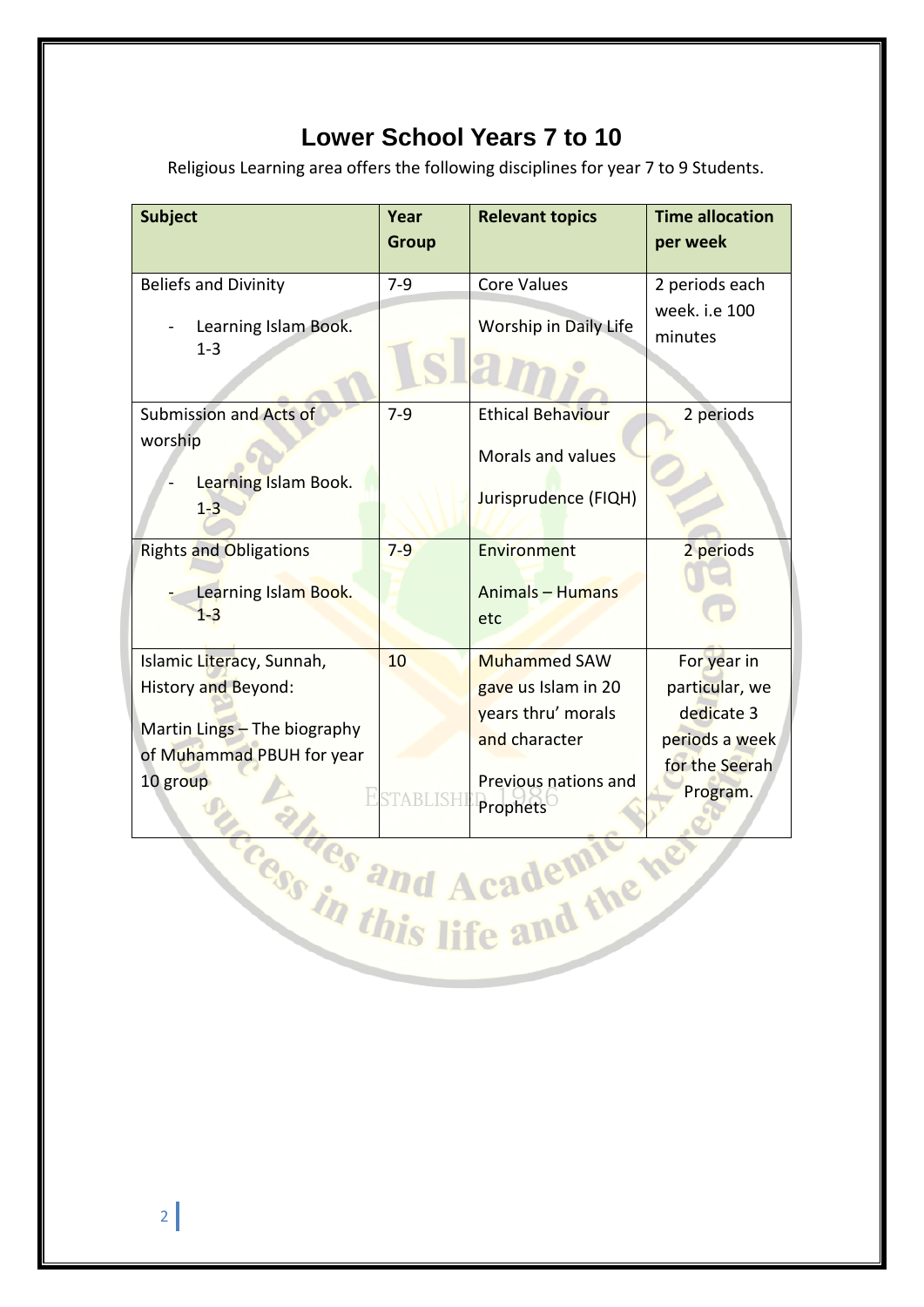# **Upper School Years 11 to 12**

Choice of Religion and Life Courses

| Subject                      | <b>Year Group</b> | <b>Topics</b>                   |
|------------------------------|-------------------|---------------------------------|
| Religion and Life            | 11                | Nature of Religion              |
| Stages 1AB, 2AB<br>$\bullet$ |                   | <b>Religious Belief Systems</b> |
| Religion and Life            | <b>12</b>         | Influence of Religion           |
| <b>Stage 3AB</b>             |                   | Cultural, Contemporary issues   |

NOTE: Religion and Life students enjoy 5 lessons per week. Each lesson is 50 min.

The lessons are divided into class work, research, group activity and IT integration.

#### **Guidelines for the Delivery of the curriculum:**

#### *1. Teaching and Learning Programs:*

All teachers should distribute a copy of teaching program, assessment policy. All year 7-12 programs must be strictly followed. Any part of the program must not be changed without prior permission or consultation with the HOLA. All assessment tasks mentioned in this program must be administered all the time unless otherwise discussed with the HOLA. Any modification / change in the program/assessments tasks must be discussed in the general departmental meeting.

#### *2. Assessments:*

a) All formal assessments must be carried out on the same week for respective year levels. Teachers are given responsibility for writing some part of the tests; answer keys for marking and the final test are compiled by HOLA or as agreed upon as a department. Feedback must be given to students as soon as possible and students should do the correction in their own time and must understand their mistakes for that particular test.

*ues and Academic* 

b) The school policy is to evaluate students twice a term on the term test and the assessment task.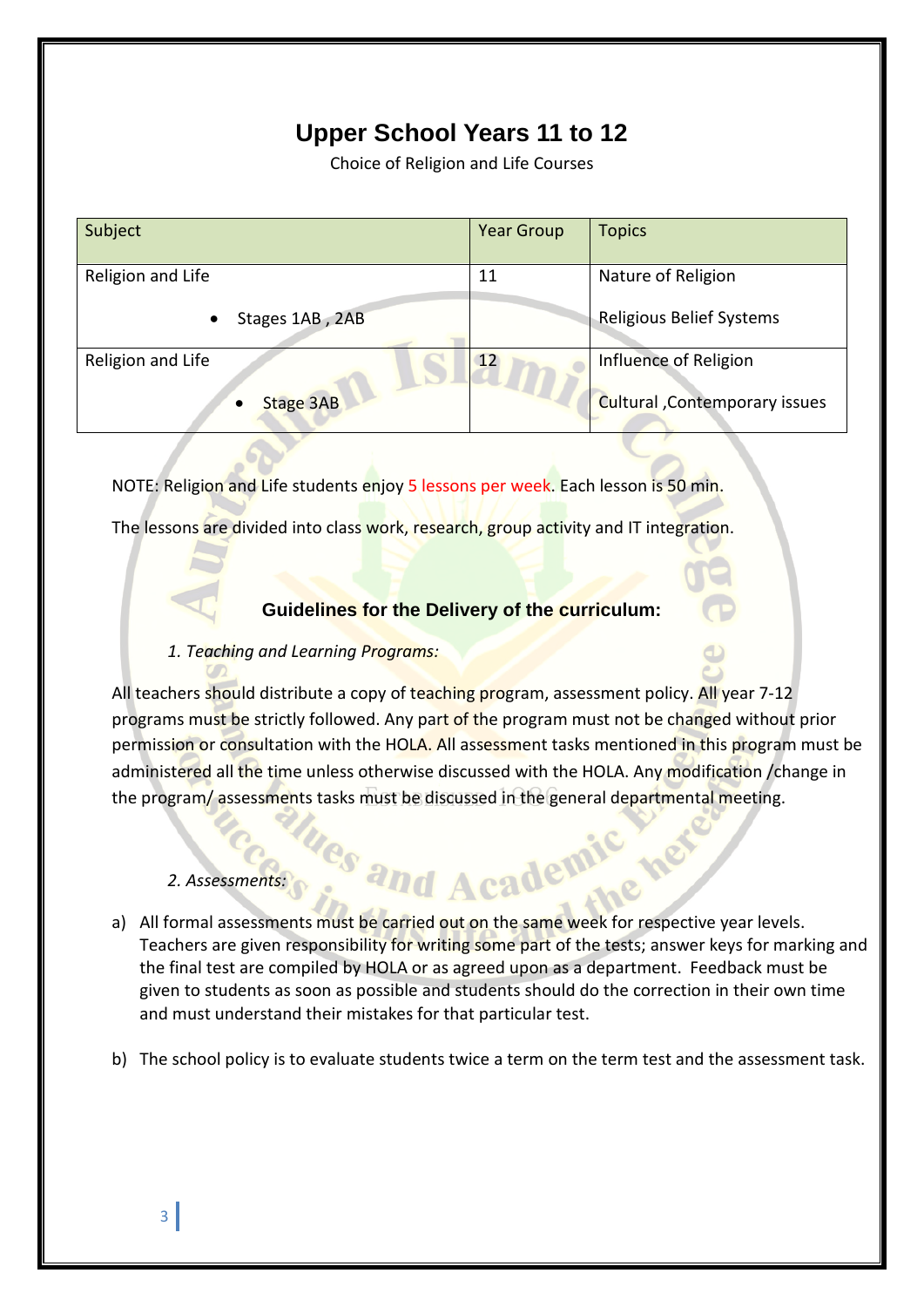#### *3. Reporting and Marks Analysis:*

Reports for every year group need to be submitted electronically on the AIC / Iwise system. Names of all the students at risk from year 12 should be given to the HOLA as well as the Deputy Principal (Sr. Islam).

Once the marks are entered by the teachers, teachers send their analysis to the HOLA.

The HOLA then analyses the results and send the report to the principal and to the Deputy Principal with the board report as and when required.

#### *4. Teacher's resource files:*

All teachers must keep a resource file for each Year group containing:

- a) Programs/syllabuses
- b) Assessment tasks with marking keys
- c) Worksheets and any other classroom handouts

#### *5. Students' portfolios/files:*

- a) Marked assessment tasks need to be put in students' portfolios.
- b) The Head of Learning Area is required to evaluate student's work to make sure that programs are followed and assessment items are marked properly.

#### *6. File inspections:*

With prior notification, the HOLA will be checking student' files. All teachers will be given a checklist prior to the file inspection date.

*POGG* **Sand Academic W**<br>7. Teaching Year 12 subjects: this life and the The programs, tasks and exams for the year 11 and 12 courses are managed by the teacher teaching that course. The teachers have to follow all the programs designed by curriculum council and follow the guidelines mentioned by Curriculum council.

All teachers teaching Year 12 subjects must provide students sufficient study materials and past WACE examination papers and must ensure that students practice. Fortnightly feedback about the students' performance should be given to HOLA and Deputy Principal.

*8. External Moderation for year 12 subjects:*

4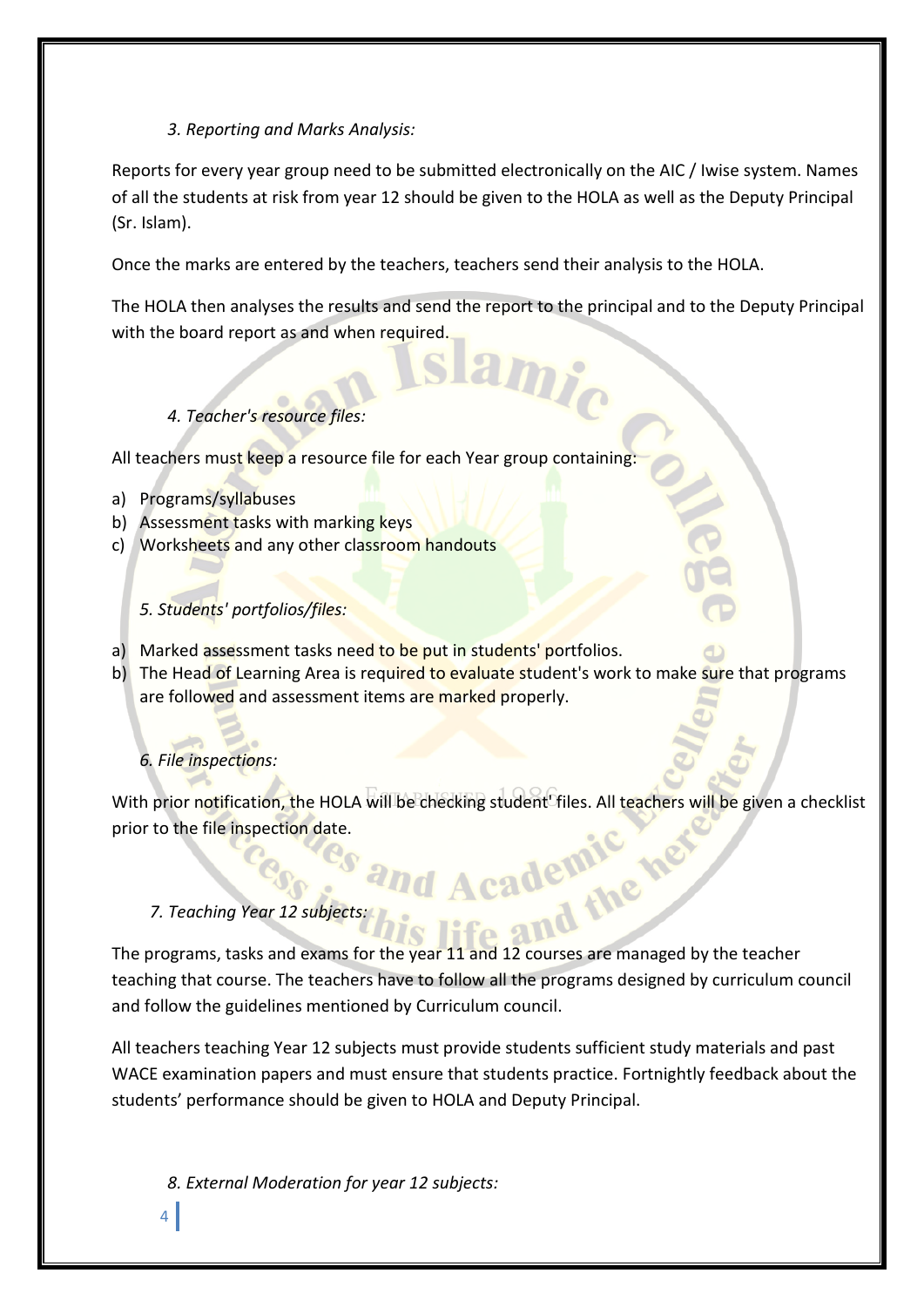Teachers teaching year 12 subjects should do small group moderation if the number of students is less than 10. In the past we have joined various schools and carried out SGM

#### 9. *Internal Moderation for all subject areas:*

Internal moderation is done once a semester where teachers from Kewdale, Thornlie and Dianella come to Kewdale and moderate student work. Religious subjects could be moderated monthly.

#### 10**.** *Computer Skills Integration (ICT):*

All the teachers should encourage their students to participate in computer skills competitions. IT and Computer integration is an important component of religious studies and Religion and Life

#### *11. Students' Work Samples:*

Teachers must give Head of learning area the work samples of their students every term.

### *12. Relief work and Emergency Files:*

Teachers must provide relief work in the central office if they are not coming to school. Our department has a relief file that the HOLA keeps and used when needed.

### *13. Professional Development:*

#### Established 1986

Teachers must get their P.D approved from the HOLA before they register for the P.D. The HOLA has to get the approval from the Principal. **14. Consensus Moderation: his life and the header of the mean of the mean of the mean of the mean of the mean of the mean of the mean of the mean of the mean of the mean of the and the mean of the mean of the mean of the** 

Teachers teaching year 12 must attend consensus moderation meetings. The information will be sent to the teachers by Deputy Principal.

*15. Departmental Meetings:*

All the teachers must attend dept. meetings organised by HOLA from time to time.

*16. Special activities and excursions:*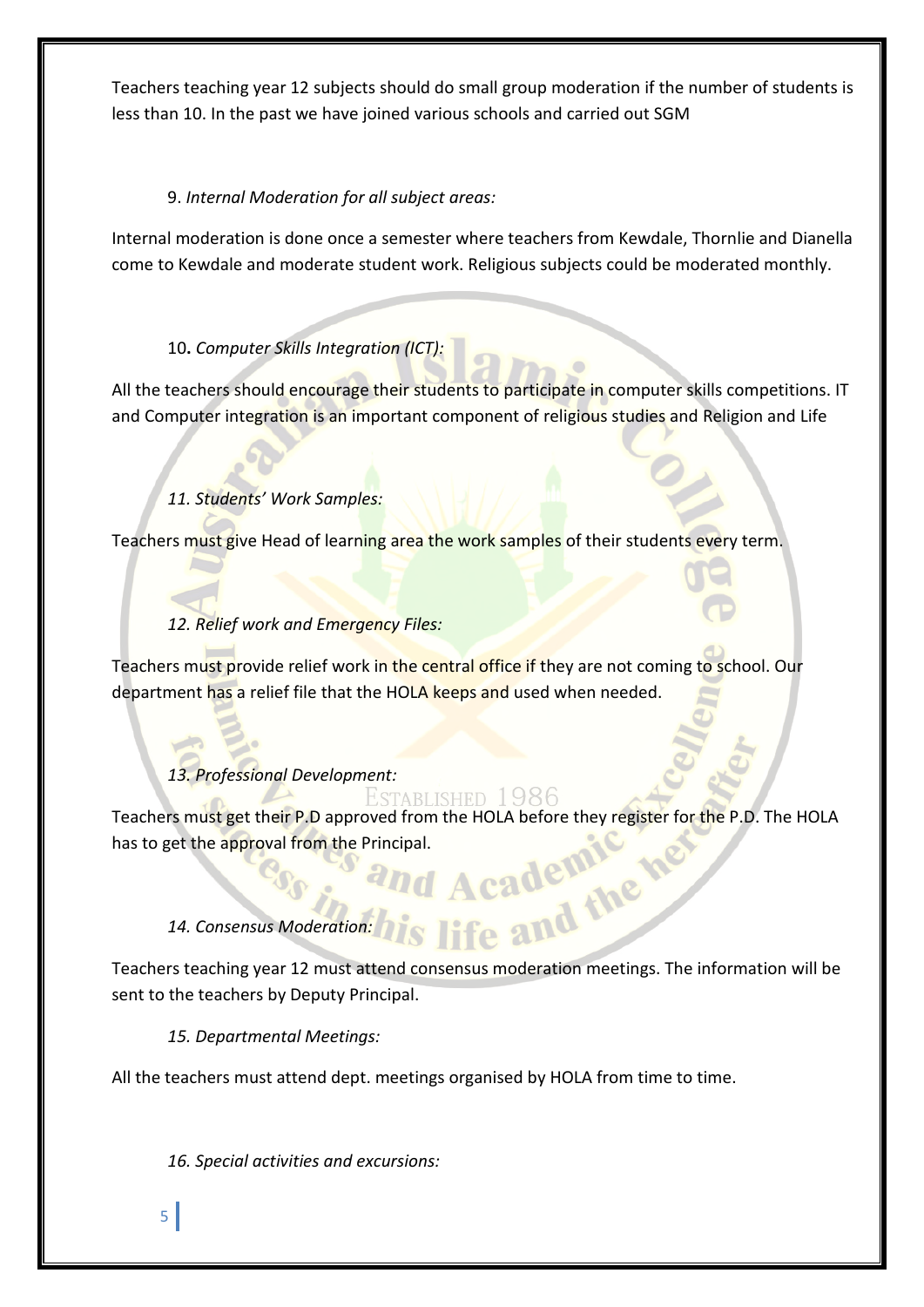This are to be arranged in advance with the HOLA and approval of the School Principal and should be relevant to learning outcomes and objectives.

*17. Use of Cameras and Other Digital Media:*

Teachers need to book this equipment if need be but also get written consent.

*18. Resources and other extra materials:*

Teachers need to ask HOLA to assist with their resource requests that will be submitted to the Admin/ Principal.

C

Britaines and Academic News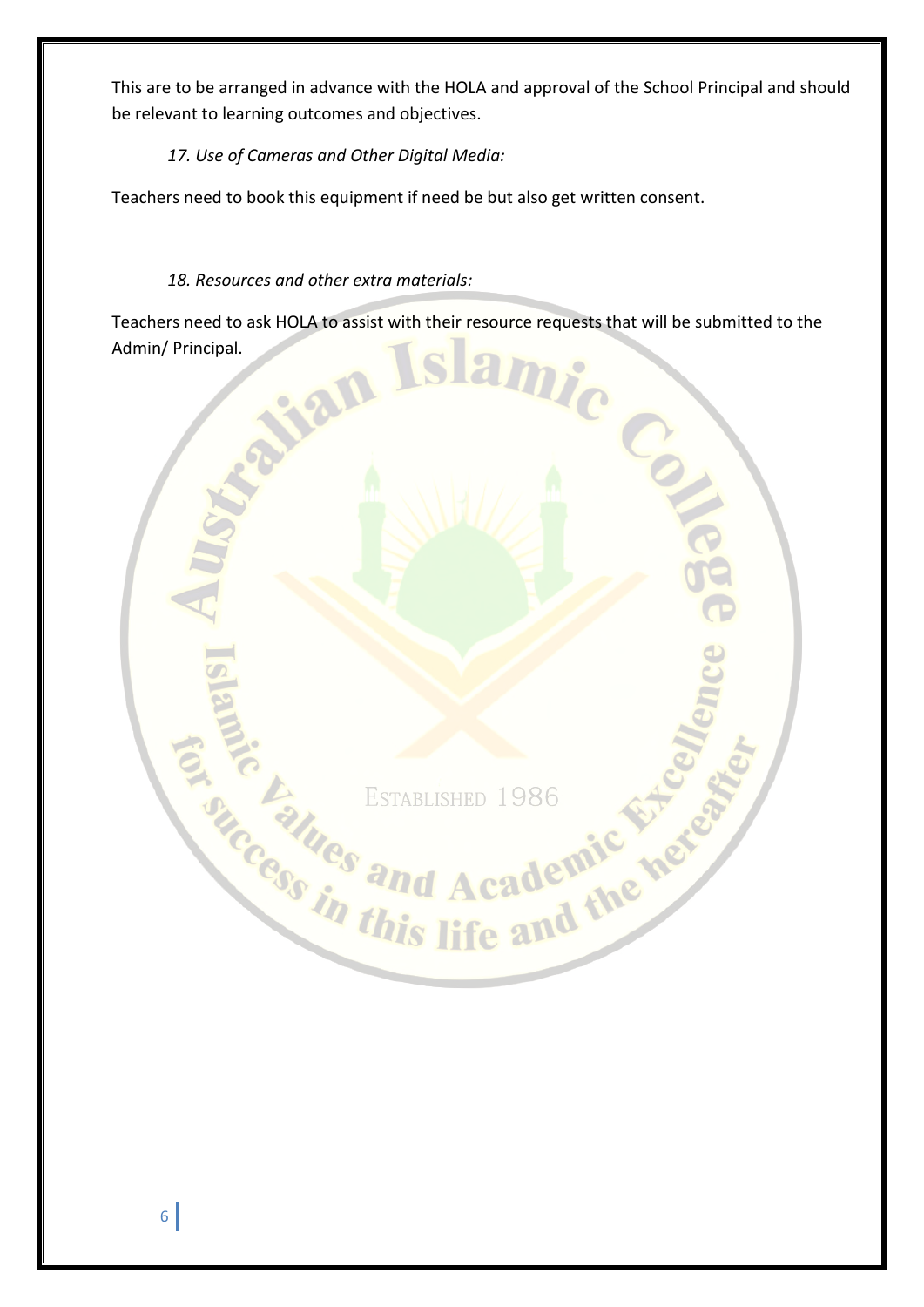## **Religion and Life**

In Religion and Life, students explore how and why individuals and communities relate to, and understand religion. As they develop the knowledge, understandings, values and skills of this course they learn ways to interact and communicate with people about religious beliefs and practices. Students explore particular religious worldviews and investigate characteristics of religions, their origins, foundations, cultural influences and development over time. They also analyse the role religion has played in human affairs and consider the challenges and opportunities religions face in the future.

#### *Unit 1AREL*

The focus for this unit is **why religion?** Students explore experiences that lead people to look for meaning and purpose in their life and the types of questions people ask about life, its meaning and purpose. They explore some of the reasons people give for why religion is important to them and what guidance and support it provides to people during their lives.

In developing this focus, students define spirituality and its place in people's lives, and understand what religion offers. Students are introduced to how religions are organised, the beliefs of religions, how religions develop values and beliefs in their followers and how the structures and practices of a religion can support a person in their life. They gather, use and communicate information about what they learn from a variety of reliable sources about religion.

### *<u>Esta Unit 1BREL</u>* 986

The focus for this unit is **people and religion.** This unit explores the relationship between people and religion. It considers the solutions or responses offered by religion to problems that exist in society be these moral, ethical or social issues. The unit explores important issues that all people experience in their lives. It seeks to describe these experiences, their causes and assess how religion addresses these issues. Students research and analyse how religions express a concern for justice and social justice in the world.

Students recognise that there is an ethical dimension to research. They demonstrate important elements of planning, conducting and communicating when processing information and conducting inquiries about people and religion.

*Unit 2AREL*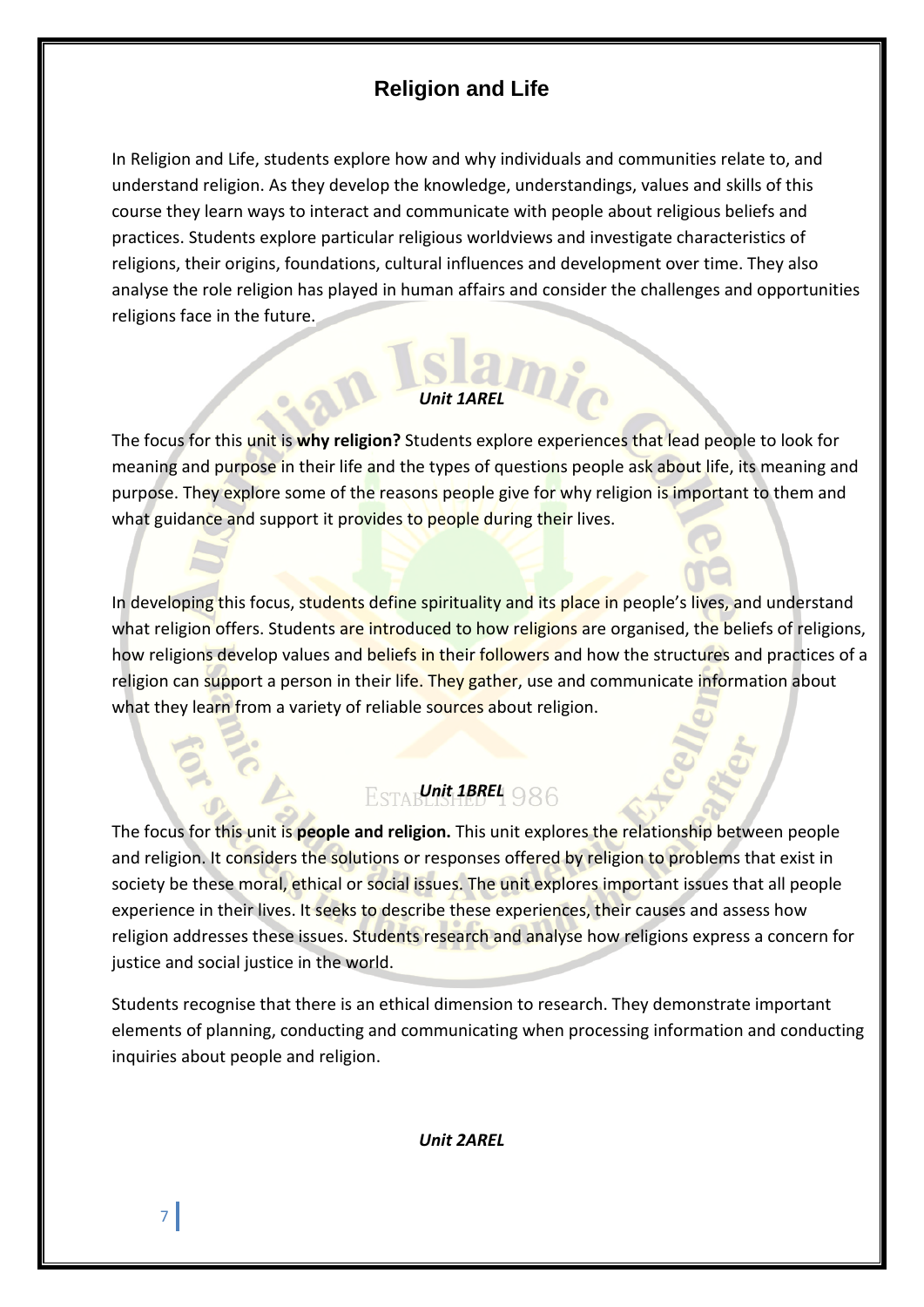The focus for this unit is **the place of religion in society.** In this unit students study the place of religion in both past and present societies. Students explore the impact and influences of religion on a contemporary society such as Australia. The unit examines the response of people to religion, in particular how people understand the response of religion to their concerns, needs and questions.

**After completing this unit, students understand why people gather together in communities and celebrate their religious identity. They refine the skills required for conducting, processing and communicating their findings about the interplay between religion and life.**

#### *Unit 2BREL*

The focus for this unit is **religious identity and purpose.** This unit looks in more detail at the influence of religion on the search for personal identity and purpose in life. It explores how people understand experiences of spirituality and how their spirituality is affected at significant times and by events in their lives. The unit investigates how religious identity is shaped and how religion forms the identity of followers. The unit examines how religious identity has impacted on religious groups throughout history.

Students develop understandings of how the religious identity of a group and their values interact with society. The consequences of this interaction are examined. Students develop their understandings by gathering meaningful data that is processed critically and communicated using Established 1900 well-reasoned arguments.

#### *Unit 3AREL*

The focus for this unit is **connection and challenge in religion.** This unit examines the historical context of religion over time and explores opportunities and challenges that exist in the future for religion. The purpose of this unit is to make connections between past, present and future experiences of religion and understandings of the interplay between religion and life.

The unit explores the connections and challenges that arise for individuals and societies from the interplay over time between religion and life. Using a variety of sources to analyse the questions and challenges that arise from the interplay between religion and life, the unit examines the role of religion in societies and in particular, Australian society.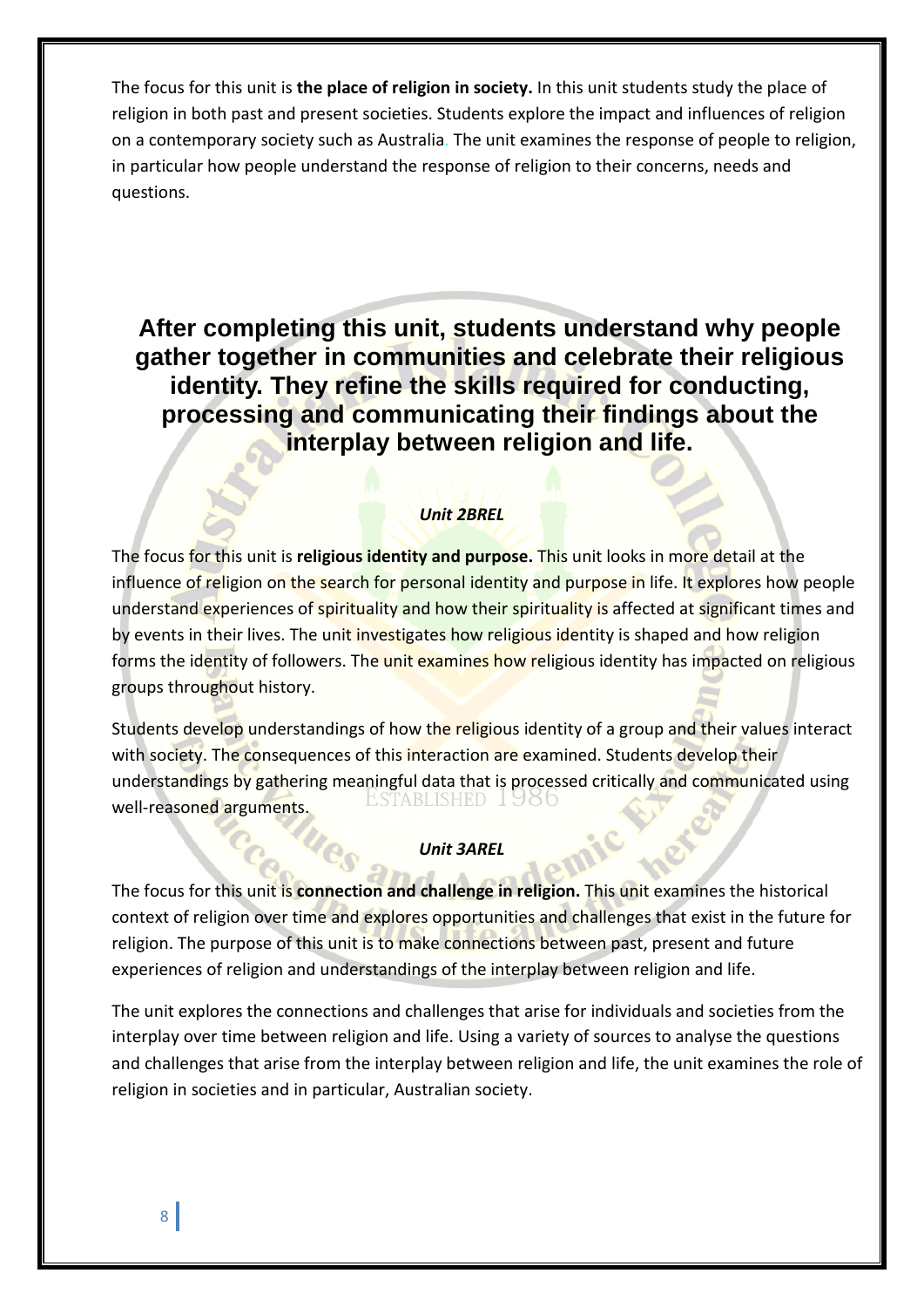The unit analyses the impact of changes on society and how these changes shape ways that individuals and groups interact with religion, and how religion responds and adapts to change. Students develop research questions about how society, individuals and religion interact. They create, expand or modify their understandings of religion and how religion responds to current questions and concerns.

#### *Unit 3BREL*

The focus for this unit is **freedom and religion**. This unit explores the human desire to become responsible and free. It also examines religious understandings of freedom and how religion responds to issues that arise from the human desire for freedom. The range of ideas, values and attitudes that exist in society concerning freedom are examined by exploring possible sources of influence on people and how they live within societies, particularly in Australian society. The unit also analyses and assesses the development and consequences of trends in society and the effects these trends may have on people and their desire to be free.

#### *Grades and Weighting Distribution*

Schools report student achievement in a completed unit at Stage 1, 2 or 3 in terms of grades. The following grades are used:

#### Grade Interpretation

- Excellent achievement
- B High achievement ESTABLISHED 1986
- C Satisfactory achievement
- D Limited achievement
- E Inadequate achievement

Schools report student achievement in Preliminary Stage units as either completed or not completed.

Each grade is based on the student's overall performance for the unit as judged by reference to a set of pre-determined standards. These standards are defined by grade descriptions and annotated work samples.